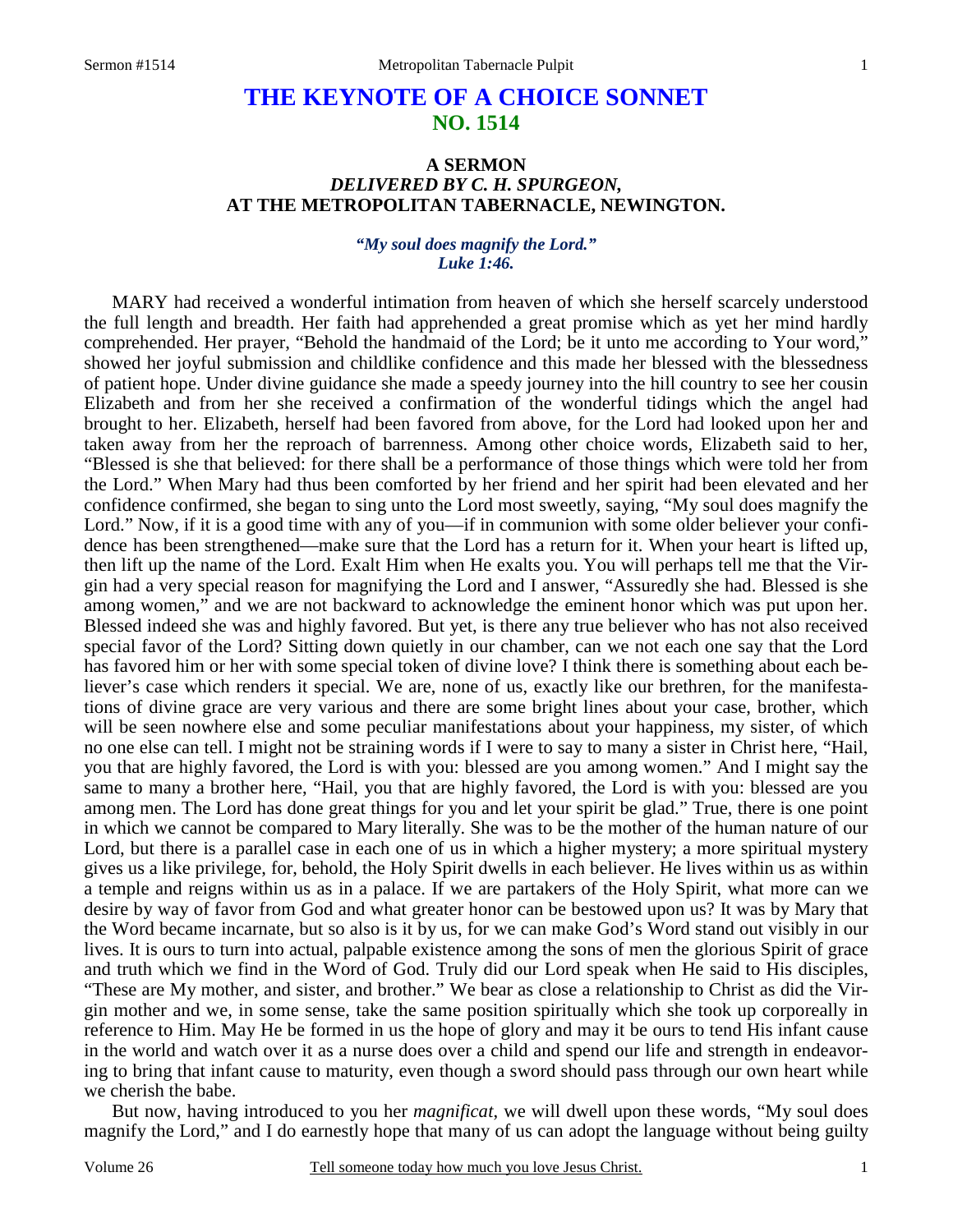of falsehood. We can as truly say as Mary did, "My soul does magnify the Lord." If there are any of you present tonight who cannot say it, get to your chambers, fall upon your knees and cry to the Lord to help you to do so, for as long as a man cannot magnify God, he is not fit for heaven where the praises of God are the eternal occupation of all the blessed spirits. If you cannot magnify God, it probably is because you are magnifying yourself. May the Lord cut self down and make nothing of you, and then you will make everything of Him. When you sink in your own estimation, then will God rise in your esteem. May God the Holy Spirit make it so.

**I.** Touching these words, I notice that, first, our text suggests to us AN OCCUPATION FOR ALL GRACIOUS PEOPLE—"My soul does magnify the Lord." Here is an occupation for all of us who know the Lord and have been born into His family.

 Observe, it is an occupation which *may be followed by all sorts of people*. This humble woman speaks of her low estate and yet she could magnify the Lord. All believers, of every rank and condition, can attend to this work. There are some things that you cannot do, but this one thing every gracious heart can do and should delight to do, namely, to magnify the Lord.

 This is an occupation which *can be followed in all places*. You need not go up to the meeting house to magnify the Lord, you can do it at home. You need not step out of your own quiet little room, for you may sit still and all alone you may magnify the Lord. You may be tossed about upon the sea in a storm, but you may trust His name and be calm and so magnify Him. Or you may not be a traveler and never go a hundred yards out of the village in which you were born, but you may magnify the Lord just as well for all that—

### *"Where'er we seek Him He is found, And every place is hallowed ground"*

and in every place this hallowed occupation may be carried out and we may always say—at least the place will not prevent our saying—"My soul does magnify the Lord."

 This is not an occupation which requires a crowded congregation, *it can be fitly performed in solitude*. I suppose that this sonnet of the Virgin was sung with only one to hear it, her cousin Elizabeth. There is a quorum for God's praise even where there is only one, but where there are two that agree to praise God, then is the praise exceeding sweet. Ah, my dear sisters, you will never stand up to speak to thousands and many of my brothers now present would be very timid if they had to praise the Lord before a dozen. Never mind about that. Praise does not require even two or three, but in the quiet of the night, or in the loneliness of the woods, far away from the haunts of men, your soul may pursue this blessed task and daily, hourly, constantly sing—"My soul does magnify the Lord."

 This is an occupation also, dear friends, which *requires no money*. Mary was a poor maiden. She had no gold or silver and yet did she sweetly say, "My soul does magnify the Lord." It is an honorable thing to be entrusted with this world's treasure to lay it out for Jesus. The church has its temporal needs and happy is that man who is privileged to supply them. But this kind of work can be followed by the child who has no money and by the workwoman who scarcely knows how to find bread for herself. It may be followed by the poor man reduced to the workhouse and by the poor woman who lies in the infirmary breathing out her life. "My soul does magnify the Lord," is as fit for paupers as for peers. Oh, these are golden notes and those that use them have golden mouths, as golden as Chrysostom of old, even though they have to say, "Silver and gold I have none."

 And this is an occupation, dear friends, which I commend to all here present, because *it does not require great talent.* A simpleton may sing, "My soul does magnify the Lord." We have each one a soul and when that soul has been renewed by grace, it can follow this blessed pursuit of magnifying the Lord. Perhaps you have not the abilities of Mary, for she was, doubtless, a woman of considerable culture, like Hannah who preceded her, whose song she partly borrowed. Hannah seems to me to be one of the most gifted women of the Old Testament and to be worthy of more notice than is generally given to her. But if you could not write a hymn, if you could not compose a verse, if you have no ability that way, yes, and if you cannot sing; and there are some of us that have such cracked voices that we never shall, and there are one or two brethren here who have such bad ears for time that I generally hear them a note behind everybody else, as I did tonight; well, never mind about that—our souls can magnify the Lord. It is an occupation that does not depend upon the voice, or upon any kind of talent whatever. Those who sing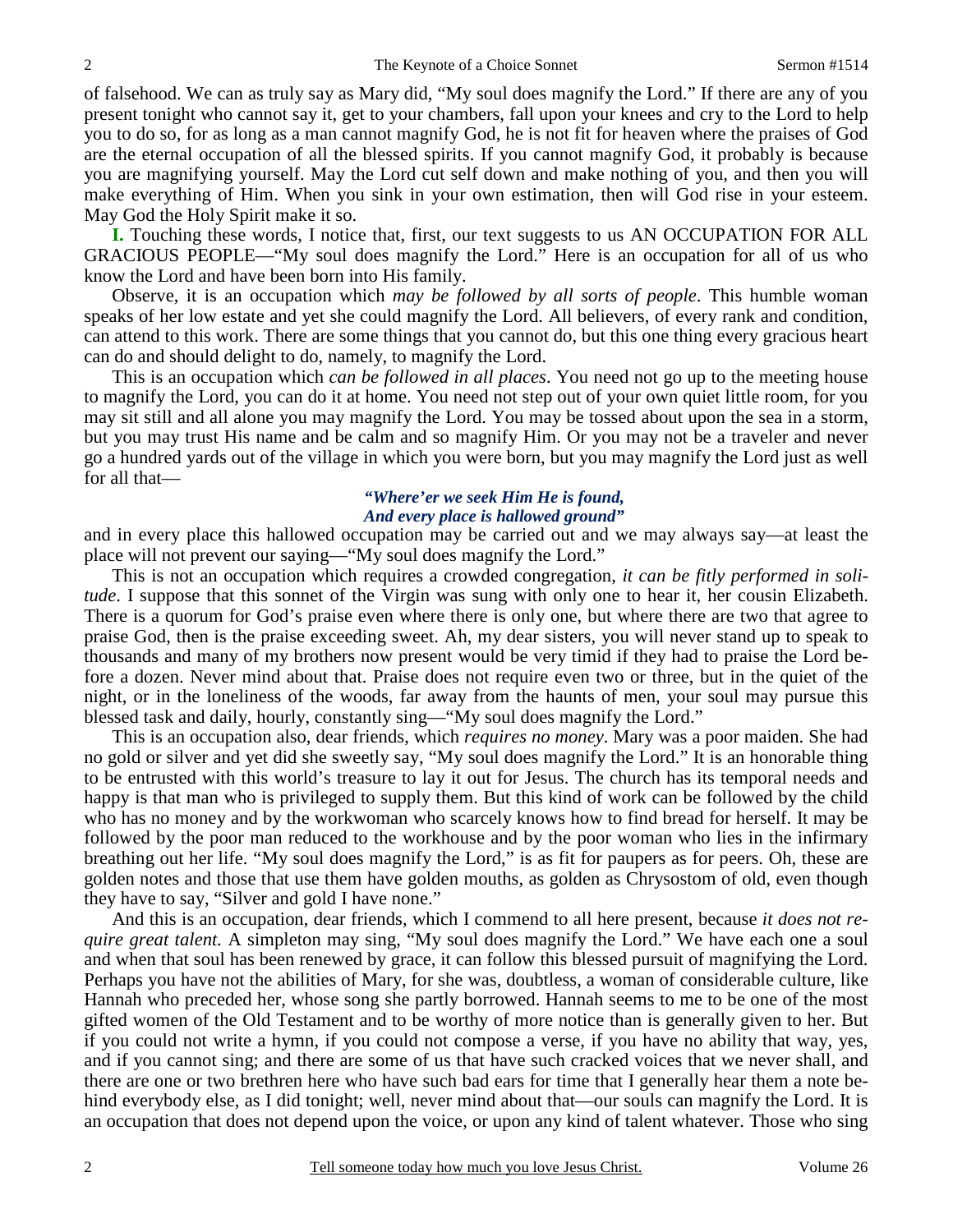worst to the ear of man may, perhaps, sing best to the ear of God. And those who have the least apparent ability may, from the warmth of their heart and the ardor of their devotion, really have the greatest capacity in God's judgment for magnifying His name.

 "My soul does magnify the Lord." I would invite all my brothers and sisters to take this for their occupation as long as they live and never to cease from it. No, even should death for a moment suspend it, let them so praise God that it shall be no new work for them to begin again and praise Him forever in heaven.

 Dear friends, albeit that this magnifying of the Lord is an occupation to be taken up by all Christians, do not let us think little of it. To magnify the Lord seems to me *the grandest thing we mortals do,* for, as I have already said, it is the occupation of heaven. When the saints of the Most High pass into their glorified state, they have nothing else to do but to magnify the Lord. The word signifies, to put it in a Saxon form instead of a Latin one, to "greaten God." We cannot make Him really greater, but we can show forth His greatness. We can make Him appear greater. We can make others have greater thoughts of Him and that we do when we are praising Him. We can ourselves try to have greater and yet greater thoughts of Him—make Him to our apprehension a greater God than we once knew Him to be—and this, I say, is no mean occupation because it is followed in heaven by all redeemed and perfected spirits. Even here, it is the end of everything. Praying is the end of preaching, for preaching and hearing are nothing in themselves except men are brought to Christ and led to prayer. But then praying is not the end—praising is the end of praying. Prayer is the stalk of the corn, but praise is the ear of the corn—it is the harvest itself. When God is praised, we have come to the ultimatum. This is the thing for which all other things are designed. We are to be saved for this end, "To the praise of the glory of His grace, wherein He has made us accepted in the Beloved." We are not saved for our own sakes. How often does the Scripture tell us this in sense and sometimes in words, "Not for your sakes do I this, says the Lord God, be it known unto you; be ashamed and be confounded for your own ways, O house of Israel." The glory of God is, to my mind, the highest conceivable end; it certainly is the chief end of my being. So, my dear brother, if you cannot go out to preach; if, after looking over all your condition, you feel that your sickness and other circumstances may excuse you from active service; and even if you are compelled to keep in your bed, do not suppose that you are useless as to the highest end of your being. You may still serve Him by lying upon the couch of pain and magnifying the Lord by patience. Have you ever looked at those lovely lilies which adorn our gardens with their golden petals and their milk-white leaves? How they praise God! And yet they never sing. You do not even hear a rustle, but they stand still and praise God by existing—by just, as it were, enjoying the sun and the dew and showing what God can do. A genuine Christian shut up under pain and sickness may glorify God by being His beloved child, by receiving the love of God, by showing, in his common-place daily character, which is only noticeable from its holiness, what the grace of God can do. Oh may this be the occupation of all of us all since it is so noble a pursuit! "My soul does magnify the Lord." Come, what are you doing tonight? Have you been during this day murmuring and complaining and grumbling? End that and begin praising. Some of you are farmers and I have no doubt you have grumbled because of the weather. I do not wonder, but I hope that you will not do it any more, but rather believe that God knows better about skies and clods and clouds and crops than you do. If we had the management of the weather, I have no doubt we think we should do it very splendidly, but I question whether we should not ruin all creation. Our great Lord and Master knows how to manage everything. Let us cease from all criticism of what He does and say, "My soul does not grumble. My soul does not complain. I have taken up a better business than that. 'My soul does magnify the Lord.' That is her one engagement from which she will never cease."

**II.** Secondly, if you look at the text from another point of view, it provides for us A REMEDY FOR SELF-CONGRATULATION.

 If any one of us had been favored as the Virgin was, with the promise that we should become the *parent of the Savior,* do you not think that we should have felt exceedingly lifted up? It was natural that she should be proud, but it was gracious on her part that she was humble. Instead of magnifying herself she magnified the Lord. It was a great thing and somebody must be magnified for it. Nature would have said, "Mary, magnify yourself," but grace said, "Mary, magnify the Lord." If the Lord has been very gracious to any one of us, our only way to escape from vain-glorious pride which will be exceedingly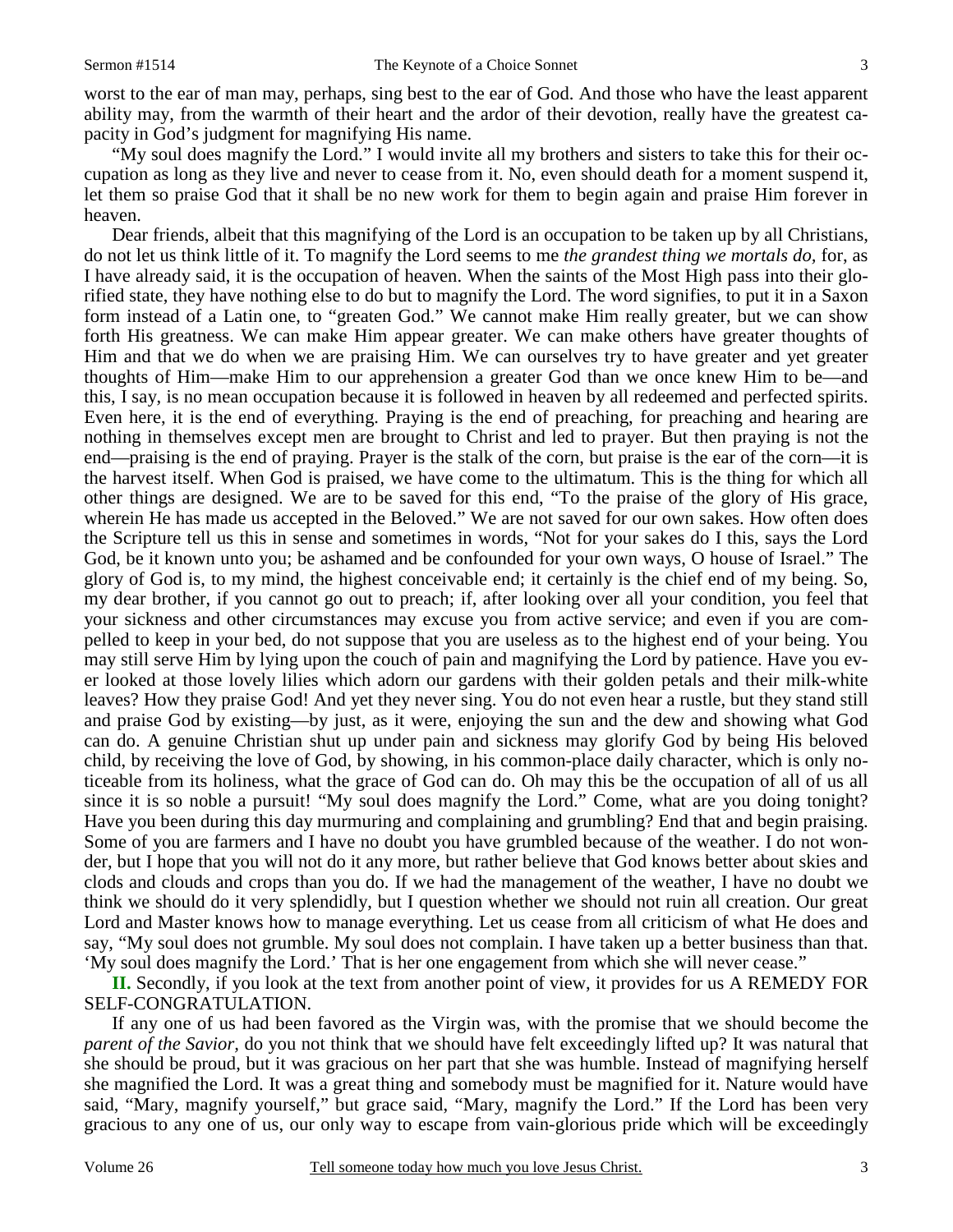wicked if we indulge in it, is by giving vent to our feelings in quite another direction. Do you notice how she sets off the greatness of God by her own insignificance? "He that is mighty has done to me great things." "To me," she says. "They are great things and He is mighty, but they are to me. He has regarded the low estate of His handmaiden." Over against the greatness of God's goodness to you, be sure to set in contrast your own lowliness and unworthiness. Has the Lord redeemed you, called you, justified you, sanctified you, set you in His church and given you a name and a place among His people? When you are inclined to run up the flag and to glory in your flesh, recollect who you are and what you are and the hole of the pit from which you were drawn and the rock out of which you were hewn and say, "Why me, Lord? Why me?" Begin to magnify the name of the Lord and that will be a death blow to the temptation of pride.

 Mary had a *specialty*—no one else would be the mother of our Lord—but so have we. Electing love has pitched on us. Many have been passed by, but the Lord has loved us with a special love. Yet we cannot rejoice in it so as to glory in ourselves, for this election is according to His sovereign will and not of ourselves. It is all of grace and free favor and not according to merit. Hence my soul does magnify the Lord for everlasting love and special redemption. Why is this to me? What am I and what is my father's house, that You, O Lord, should choose me?

 Mary knew also that she was *to be famous*. "All generations shall call me blessed." But do notice how she balances her fame with another fame: she says, "Holy is His name and His mercy is on them that fear Him." She magnifies the name of the Lord. If He has given her a measure of honor, she lays it at His feet. Mind you, do the same. Be not so vain as to be lifted up with a little success. We have all passed through this test of character and in the refining pot, how few of us have borne the fire without loss! Perhaps you have preached a sermon and God has blessed it—the congregation is increased and crowds are gathering. The probability is that the devil whispers, "You are a capital preacher. Well done! You put your point admirably. God is blessing you. There must be something admirable in your character and abilities." Away, away, you fiend of hell! This is ruinous pride! But suppose, dear brother, that the fiend will not go away while he finds you musing upon your success? What are you to do? Try him with this: "My soul does magnify the Lord." Praise the name of the Lord that ever He should make use of such a poor, unsuitable instrument as yourself. Give Him all the honor and all the glory, if honor and glory there are, and see if the arch-enemy does not take to flight, for God's praises are abhorrent to the devil.

 In whatever capacity you are serving the Lord, if He puts any honor upon you, mind you give it all back to Him. Sedulously and carefully endeavor to do this, for robbery here will be fatal. He will not give His glory to another. If we begin to pilfer, even, a little of the praise, we shall find that our Master will reckon us to be unfaithful stewards and give us a discharge. If we glory in our strength, we may have to go out and shake ourselves like Samson when his hair was lost because the Lord has taken our strength away from us. A heart that is lifted up with self-esteem will soon be cast down in the mire. Mary knew that God's favors are given to us, not that we may congratulate ourselves, but that we may worship Him and she acted accordingly. If grace comes to you, my brother, it is a wanton waste of it to pride yourself upon it. Like the manna in the Israelite's house when kept till the morning, it will breed worms and stink—no worm ever brought swifter decay than pride. Bear the shield of your honor as an armor-bearer for your Lord. Know that you have nothing but what belongs to Him. Use all for Him and glorify Him for all and in all and so will you do well. I recommend the text, then, as a cure for pride— "My soul does magnify the Lord."

**III.** Thirdly and I will be brief on each point, the text is A FRUITFUL UTTERANCE FOR HOLY FEELINGS. "My soul does magnify the Lord" is evidently the overflow of a full soul.

 There must have been great mixture of feeling in the heart of this holy woman, but these few words furnished expression for every variety of her emotions. Those feelings were of an opposite character and yet they all spoke by this one sentence. It is clear that she was filled with *wonder*. Her thoughtful spirit asked, how can so great a thing be true of me? Shall the Son of the Highest be born of Mary, the village maiden? Oh, miracle of condescension! With the amazement there was mingled not the unbelief which too often comes of wonder, but an *expectation* of the promised marvel. She believed that the things which were spoken to her would be performed by the Lord and she looked that God should keep His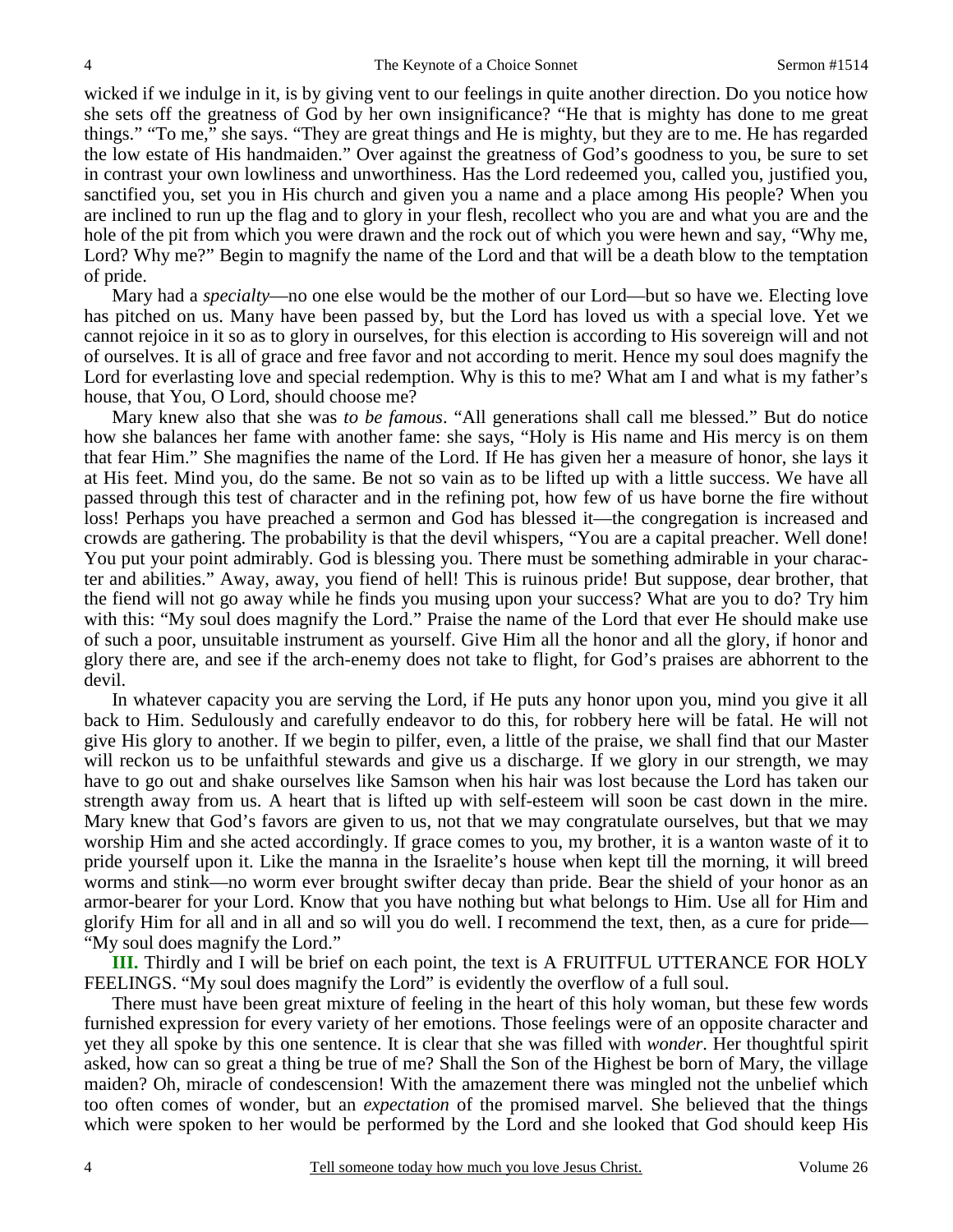word to her. How sweetly those two feelings, wonder and expectation, are blended, hidden away and yet expressed in these few words, "My soul does magnify the Lord!" It is as though she had said, "I cannot understand the favor promised me. How glorious in His grace is the Lord my God! But I expect the blessing. I am sure of it, for the Lord is true! So I praise Him concerning it." The sentence is tinged with two fair colors, the vermilion of wonder and the azure of hope and they meet harmoniously upon the same ground. The words are wonderful on that account.

 Now take two other mental states. The first would be her believing. She was not like Zacharias, who needed to be struck dumb because he doubted the word of the Lord. Mary had faith and yet at the same time she must have been *awe-stricken* by the revelation. That she should give birth to the Son of the Highest must have utterly abashed and overwhelmed her. Now both these states of mind are here—faith and awe. Faith says, "I know that the angel's message is true and therefore my soul does magnify the Lord." Awe says, "What a solemn thing it is that God should come to dwell in my breast! My soul does magnify the Lord." Thus in these words confidence and reverence have met together, assurance and adoration have kissed each other. Here is faith with its familiarity and devotion with its godly fear.

 Here also you very clearly perceive two other holy emotions. Her *humility* is apparent and in the text it seems to ask the question, "How can this happen to me? How can it be that such a poor woman, affianced to a humble carpenter, should be the mother of my Lord?" Humility sheds its perfume here like a violet hidden away. She seems to say, "Not unto me, not unto me be the glory! My soul does magnify the Lord." But that humility is not of the cringing and crouching kind which draws back from God, for it is clearly mixed with *love*. "I rejoice in my gracious Lord," she seems to say, "I bless Him. I love Him. I praise Him. My soul does magnify the Lord. I am not worthy of His promised visitation, but it will be mine and infinite condescension will do this thing unto me. Therefore do I love my God and I draw near to Him. My soul does magnify the Lord."

 Brothers and sisters, you will often find the language of my text the most expressive of utterances for all that is good in your minds. Many sweet passions, like little birds, may fold their wings and dwell together in this one well-compacted nest—"My soul does magnify the Lord," Holy emotions may fly here in swarms and make the text like a hive of bees stored with honey. As I turn and think it over, it sheds abroad its own spirit within me as spices breathe out their own perfume and I cry, "My soul does magnify Him."

 I think I perceive in these words a singular mixture of *admiration* and *calm thought*—a wonder in which there is no surprise. The blessed Virgin is evidently, as I have said before, wonder-struck that such a thing should come to her and yet there is about that wonder no startling of amazement, but a marveling which is the result of previous careful thought. She had considered the prophecies and promises and saw them about to be fulfilled in her seed. She sang in the fifty-fourth and fifty-fifth verses, "He has helped His servant Israel, in remembrance of His mercy; as He spoke to our fathers, to Abraham and to his seed forever." She had turned over the subject in her mind and she came to the conclusion, "He has said He will do this. It is as He spoke." So, oftentimes, when you get a mercy given to you, you will be surprised at it at first, but afterwards you will say, "This is even as the Lord promised to me. He does no new thing to His servant. It is only my forgetfulness that has made me to be astonished. Did He not promise that He would help me—that He would deliver me—that He would give me all that I needed? And inasmuch as He has done it in this surprising way, my soul does magnify Him twice over for the wonderful mercy and for the faithfulness of His covenant love which kept the ancient promise which He made to be yes and amen in Christ Jesus." Again, I say, I commend the text as an expression of your feelings. How sweet are the words, "My soul does magnify the Lord!" They are full, many-sided, and natural and yet most spiritual.

 **V.** Fourthly, I think my text may be used as A REASON FOR HOPEFULNESS.

 It would be well to be wrapped up in this spirit with regard to everything. The mood which bids us sing, "My soul does magnify the Lord" is full of a hope which will be useful in a thousand ways. For instance, concerning *our own providential condition,* let us magnify the Lord. Surrounded with difficulties, let us walk on with confidence, because our great God is equal to every emergency and can both level the mountains and fill up the valleys. Burdened with labors and stripped by necessities, let us maintain an unchanging cheerfulness because we magnify the might and the bounty of the eternal Jeho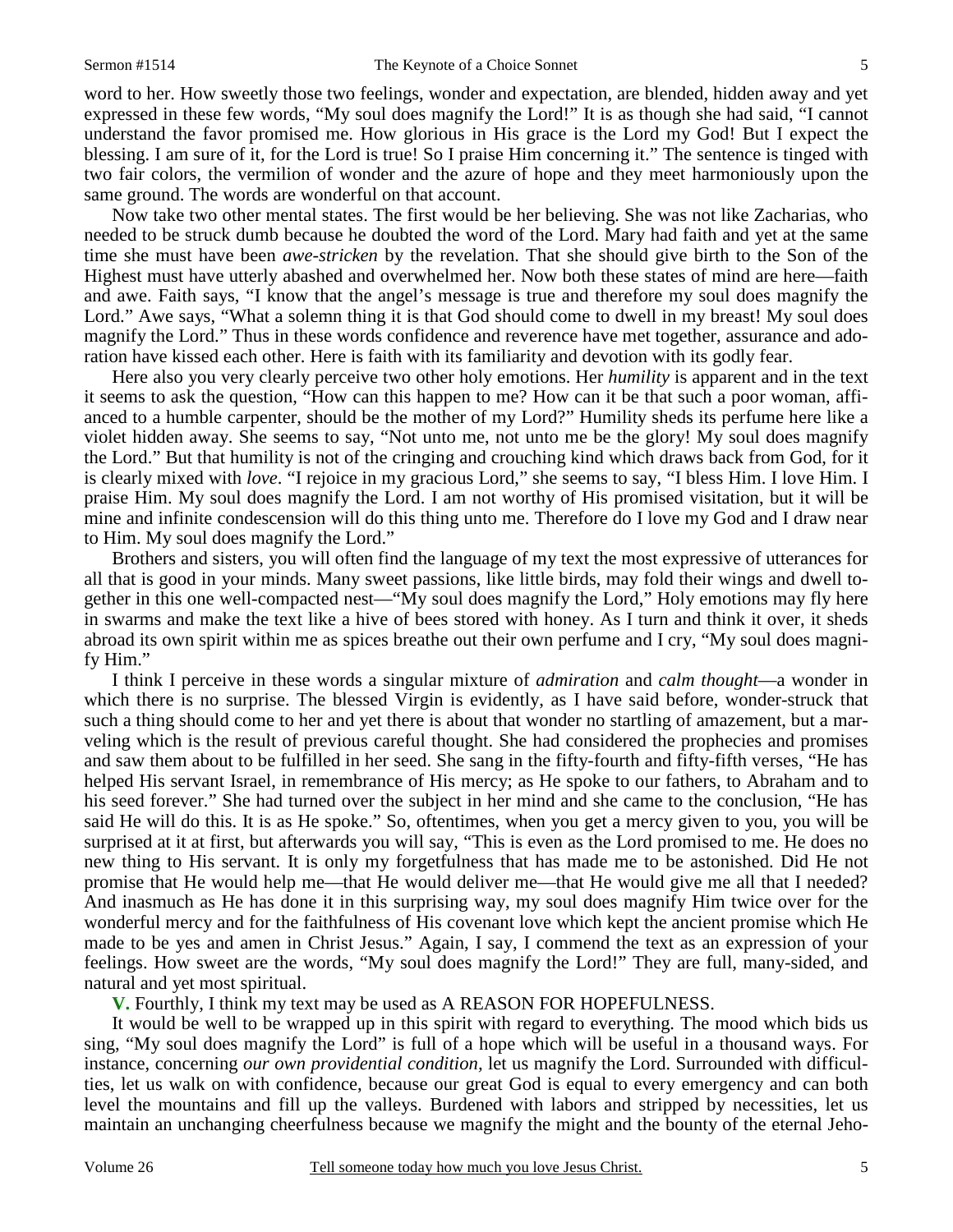vah, whose name is God All-Sufficient. When danger is magnified by fear, let God be magnified by faith. When the troubles of our heart are enlarged, let our expectations from the Lord be enlarged, also.

 The same God-magnifying spirit should attend *our glances into the future,* if we indulge in any, and we are all too apt to do so. Ah, we would like to know, some of us, what is going to happen to us. Gladly would we steal a glance behind the screen and each one see—

### *"What gloomy lines are writ for me, Or what dark scenes arise."*

 There is a desire in most persons' minds to draw the curtain which God has so wisely placed over the future. This is very wrong of us and yet it is as common as it is blamable. We all turn prophets, every now and then, and when we do, we prophesy evil and therefore it would be well if we could catch the spirit of Mary with regard to our forecasts of the future and say, "My soul does magnify the Lord." Why do we set our bleary-eyed anxieties to watch the signs of heaven? If we must pry and guess and speculate, why not employ our brighter powers and let blue-eyed hope scan the ensigns of the sky? When we meddle with the future, how dare we foretell that which would dishonor the Lord? If we must write bitter things against ourselves, yet we ought not to write untruthful things against *Him*. When we forecast the future at all, let us do it in the spirit wherewith we sing, "My soul does magnify the Lord." Let us be certain that we shall find Him to be a great God in the future, greatly good, wondrously gracious, magnifying His mercy. We shall have troubles, but our soul does magnify the Lord, for she foresees that we shall ride out all storms with Jesus at the helm and come safe into port. Our anxious eyes foresee necessities, but our soul does magnify the Lord, for she sees Him with a golden key opening the treasures of David and supplying all her needs. Our troubled ears can hear the wolf, but our soul does magnify the Lord, for she sings, "The Lord is my Shepherd and He will preserve me." In this spirit you may look forward to the swellings of Jordan, magnifying the living God while you yourself lie down to die. If you faint and begin to say, "Ah! I shall never be able to die triumphantly," you are minimizing and not magnifying the Lord. You are making Him little and not great. Try and say, "How marvelously will He show His grace to me, a dying worm! Oh, how wondrous He will be in the eyes of angels that will crowd the banks to hear a poor trembling soul like me go singing through the stream! My God will be great in that day—then will He lay bare His arm and therefore will I fear no evil, for He will be with me—His rod and His staff will comfort me." Think great things of God. Greaten God. Magnify His name whenever you look forward to the future. Chase from your mind any imagination or foreboding which would detract from the greatness or the goodness of your God.

 Judge in the same manner with regard to *the salvation of your fellow men*. Never say, "It is of no use inducing such a man to attend the means of grace. He is a blaspheming wretch. All that he would do, if he heard a sermon, would be to make sport of it for the next week. I have no faith in taking such a man to hear a ministry which he would be sure to ridicule." Such unbelieving talk is making little of God. Is it not so? Is it not dishonoring God to think that His gospel cannot reach the most depraved hearts? Why, if I knew that a man had seven thousand devils in him, I believe the gospel could drive them all out. Get the sinners under the sound of the Word of God and the worse they are, oftentimes, the more does God love to display the greatness of His grace in casting down the power of their sin. Believe great things of God. I can honestly say this—that since God saved me, I never doubted His power to save anybody. All things are possible now that He has brought me to His feet and kept me these years as His loving child. I must think great things of God who has done such great things for so great a sinner as I am. Greaten God, my brethren; greaten God. Believe great things of Him. Believe that China can be made into a province of the celestial kingdom. Believe that India will cast her riches at Jesus' feet. Believe that the round world will yet be a pearl on Christ's ring finger. Do not go in for the dispiriting, despairing, unmanly, un-Christly ideas of those who say, "The world is not to be converted. It is a poor wreck that will go to pieces and we are to fish off here and there one from the water-logged hulk." Brethren, never believe that we are to stand by and see the eternal defeat of God. Dream not that our God is unable to win upon the old lines and must shift the plan of the campaign. It shall never be said that God could not save the world by the preaching of the gospel and by the work of the Holy Spirit, and therefore must bring in the advent of the Lord to do it. I believe in the coming of the Lord, but blessed be His name, I believe also that the battle which He has begun in the Spirit, He will fight out in the old style and finish with a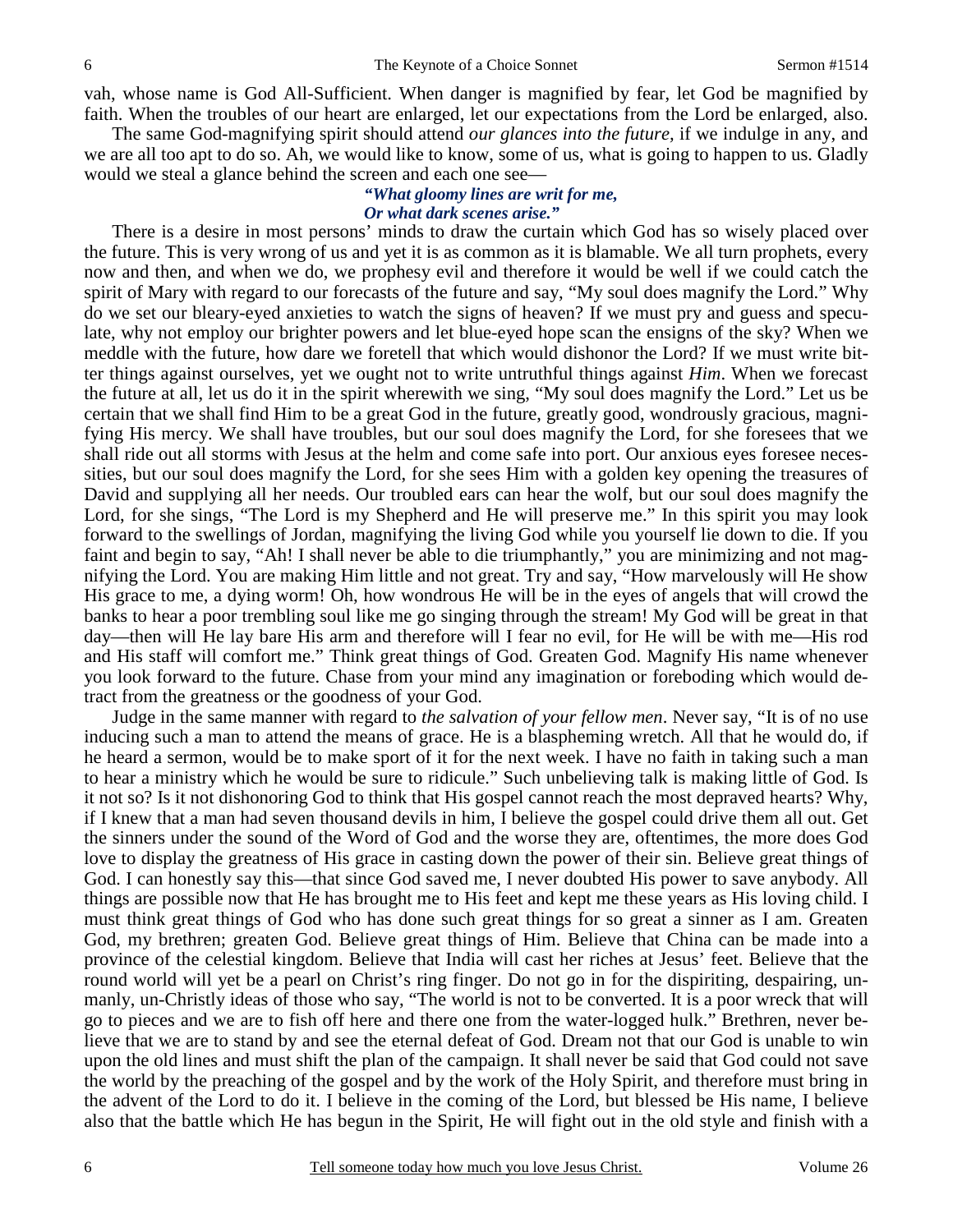victory in the very manner in which He opened the conflict. It pleases Him by the foolishness of preaching to save them that believe and it will please Him to continue to do so till the whole round earth shall ring with hallelujahs of praise to the grace of God who, by the feeblest of His creatures, shall have defeated sin and death and hell. Do not get into a desponding state of mind and rush into half-insane theories of prophecy in order to excuse your unbelief and idleness. Never throw down your weapons and pretend that the victory is to be won by doting and dreaming—we are to fight to the end with the same weapons and in the same name. We will drive the devil out of the world yet, by the grace of God, by the old, efficient weapons of the Word of God and the Spirit of God. Greaten God and magnify His name by believing in the success of the gospel of His dear Son.

 As to *the nearer future,* never believe any human prophecy that does not glorify God. Expect great things of God and if you hear any prediction that is not to the glory of God, conclude that it is a blunder. "Oh!" said one to me, "this country will go back to Romanism—the gospel light will be quenched in England." Ah, dear me! Some brethren are mightily fond of this prognostication. But, my dear friend, there is one thing that always comforts me, namely, that God is not dead and He is not going to be defeated by the pope of Rome or fifty popes of Rome. He will win the victory yet. Always have courage, for it is God's cause and it is in God's hands and being in God's hands, it is safe enough. See what you are doing? Because you cannot trust God's hand, you trust your own! You thrust out your sacrilegious arm to interfere with God's peculiar work. What are you doing? You are about to defile God's ark. Recollect the story of Uzzah? Pluck your hand back and leave the ark alone. The Lord will help you to do such work as He gives you to do, but He has not made you Lord of empires, nor director of providence. Leave to His sovereign sway the purposes of His eternal grace and depend upon it, He will bring the world to Jesus' feet. Christ Himself shall come. Look for Him every day, but be constant in His service, working for Him every hour. Believe, too, that He shall reign among His ancients gloriously, and where, amidst Judea's glades, Christ has been dishonored and the false prophet has ruled, there too shall He reign, and Jew and Gentile shall worship and adore His ever-blessed name. I say again, magnify the Lord with all your souls. Greaten God. Expect great things in the future and with the cheery note of confidence, go forward to battle for Him whose is the victory forever and ever.

**V.** Once more and I have done. Our text should be used as a GUIDE IN OUR THEOLOGY. We will finish with that. Here is a very useful test for young disciples who are beginning to study God's Word. "My soul does magnify the Lord." If you will carry this with you, it will often save you from error and guide you into truth. There is certain teaching which makes a great deal of man—it talks much of man's free will, ability, capacity, and natural dignity. It evidently makes man the center and end of all things and God is placed in a position of service to His creature. As for the fall—father Adam slipped and broke his little finger, or something of the kind, but this theology sees no great ruin as the result of the fall. As for salvation—it is a slight cure for a small ill and by no means the infinite grace which we consider it to be. Dear brethren, let those have this theology who like it, but do not you touch it even with a pair of tongs. It is of no use to man, for it mistakes his position and only ministers to his pride. Man's place is not on the throne, but at the foot of the cross. Listen to another theology, in which the sinner is laid low, his sinfulness is exposed, his corruption is unfolded, Christ's redemption is magnified, free grace is extolled and the Holy Spirit is adored. That is the theology for you. Believe it. That is the theology of the Scriptures. Accept it. I do not think that you will often be led wrong if this is your mode of judgment—that which glorifies God is true and that which does not glorify God is false.

 Sometimes you will meet with an undoubted teaching of God's Word which you do not understand. You know that the doctrine is taught in the Word, but you cannot make it coincide with some other truth and you cannot quite see, perhaps, how it glorifies God. Then, dear brother, dear sister, glorify God by believing it. To believe a doctrine which you see to be true by mere reason is nothing very wonderful. There is no very great glory to God in believing what is as clear as the sun in the heavens, but to believe a truth when it staggers you—oh, gracious faith! Oh, blessed faith! You will remember perhaps an illustration taken from Mr. Gough, where the little boy says, "If mother says it is so, it is so if it is not so." That is the kind of believing for a child towards its mother and that is the sort of believing we ought to exercise towards God. I do not see the fact and I cannot quite apprehend it, but God says it is so and I believe Him. If all the philosophers in the world should contradict the Scriptures, so much the worse for